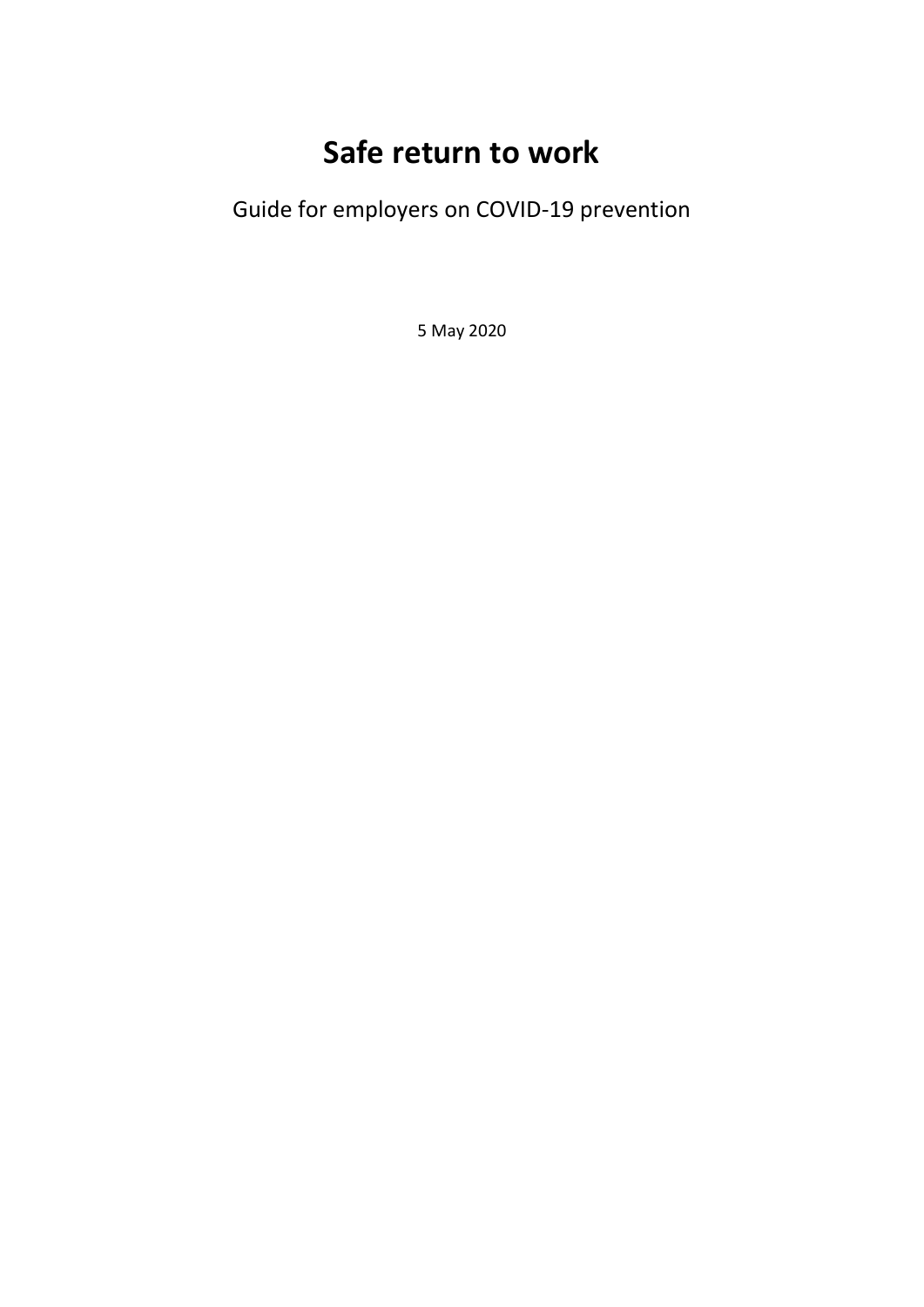#### Copyright © International Labour Organization 2020

First published 2020



This is an open access work distributed under the Creative Commons Attribution 4.0 International License [\(https://creativecommons.org/licenses/by/4.0/\)](https://creativecommons.org/licenses/by/4.0/). Users can reuse, share, adapt and build upon the original work, as detailed in the License. The ILO must be clearly credited as the owner of the original work. The use of the emblem of the ILO is not permitted in connection with users' work.

**Translations** – In case of a translation of this work, the following disclaimer must be added along with the attribution: *This translation was not created by the International Labour Office (ILO) and should not be considered an official ILO translation. The ILO is not responsible for the content or accuracy of this translation*.

**Adaptations** – In case of an adaptation of this work, the following disclaimer must be added along with the attribution: *This is an adaptation of an original work by the International Labour Office (ILO). Responsibility for the views and opinions expressed in the adaptation rests solely with the author or authors of the adaptation and are not endorsed by the ILO.* 

*Safe return to work: Guide for employers on COVID-19 prevention* 

Geneva: International Labour Office, 2020

ISBN 9789220322208 (web PDF)

Also available in French: 9789220322222 (web PDF) and Spanish: ISBN 9789220322246 (web PDF)

The designations employed in ILO publications, which are in conformity with United Nations practice, and the presentation of material therein do not imply the expression of any opinion whatsoever on the part of the International Labour Office concerning the legal status of any country, area or territory or of its authorities, or concerning the delimitation of its frontiers.

The responsibility for opinions expressed in signed articles, studies and other contributions rests solely with their authors, and publication does not constitute an endorsement by the International Labour Office of the opinions expressed in them.

Reference to names of firms and commercial products and processes does not imply their endorsement by the International Labour Office, and any failure to mention a particular firm, commercial product or process is not a sign of disapproval.

Information on ILO publications and digital products can be found at[: www.ilo.org/publns.](http://www.ilo.org/publns)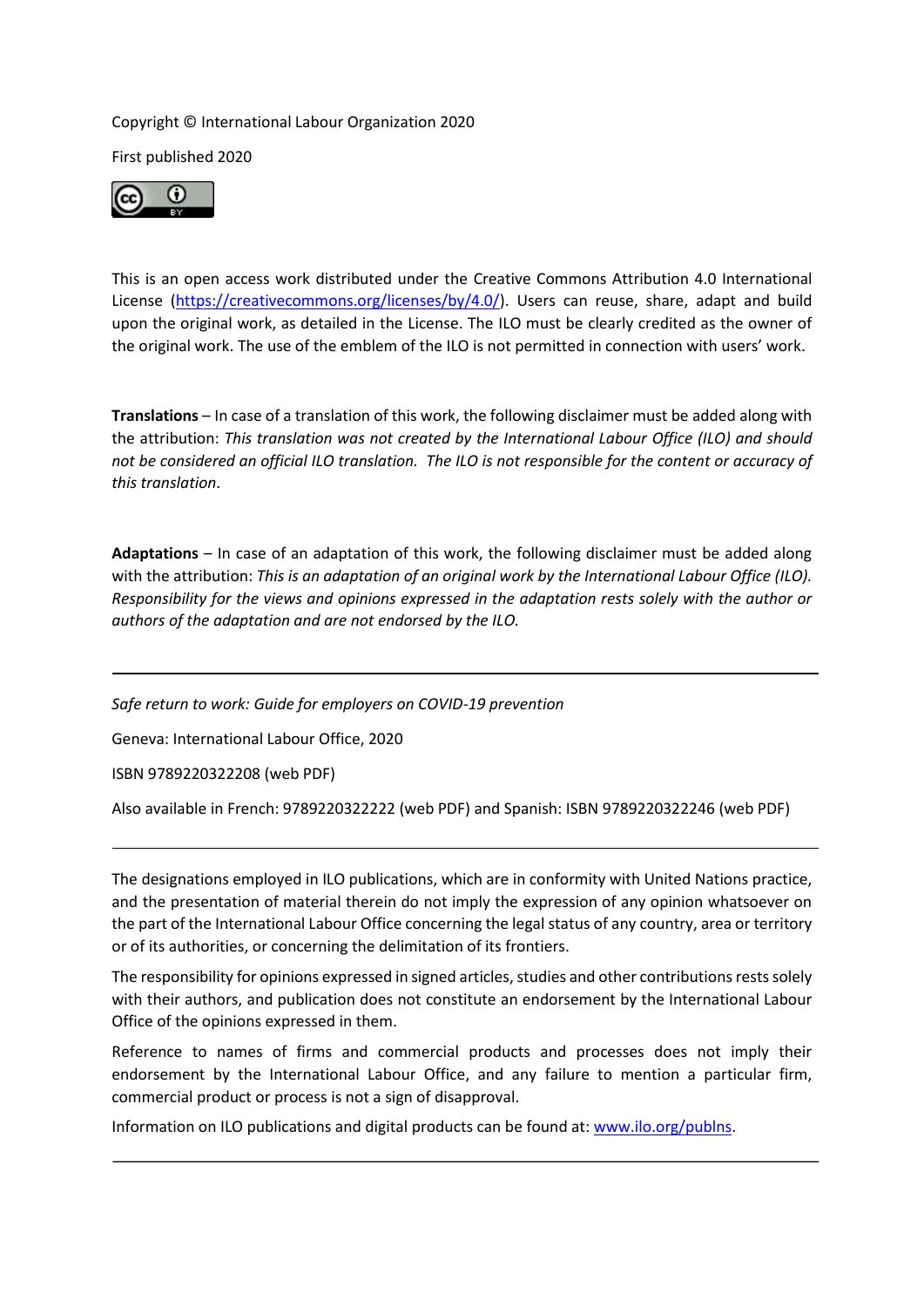# Contents

| 1.  |                                                                              |  |
|-----|------------------------------------------------------------------------------|--|
| 2.  |                                                                              |  |
| 3.  |                                                                              |  |
|     |                                                                              |  |
|     |                                                                              |  |
|     |                                                                              |  |
|     |                                                                              |  |
| 4.  |                                                                              |  |
|     |                                                                              |  |
|     |                                                                              |  |
| 5.  |                                                                              |  |
|     |                                                                              |  |
|     |                                                                              |  |
|     |                                                                              |  |
|     |                                                                              |  |
| 6.  |                                                                              |  |
|     |                                                                              |  |
|     |                                                                              |  |
|     |                                                                              |  |
|     |                                                                              |  |
|     |                                                                              |  |
|     |                                                                              |  |
|     |                                                                              |  |
|     |                                                                              |  |
| 7.  |                                                                              |  |
| 8.  |                                                                              |  |
|     |                                                                              |  |
|     |                                                                              |  |
| 9.  |                                                                              |  |
| 10. | Protecting the mental well-being of workers in times of COVID-19 pandemic 17 |  |
|     |                                                                              |  |
|     |                                                                              |  |
| 11. | What to do if a workers develops COVID-19 symptoms at the workplace? 19      |  |
|     |                                                                              |  |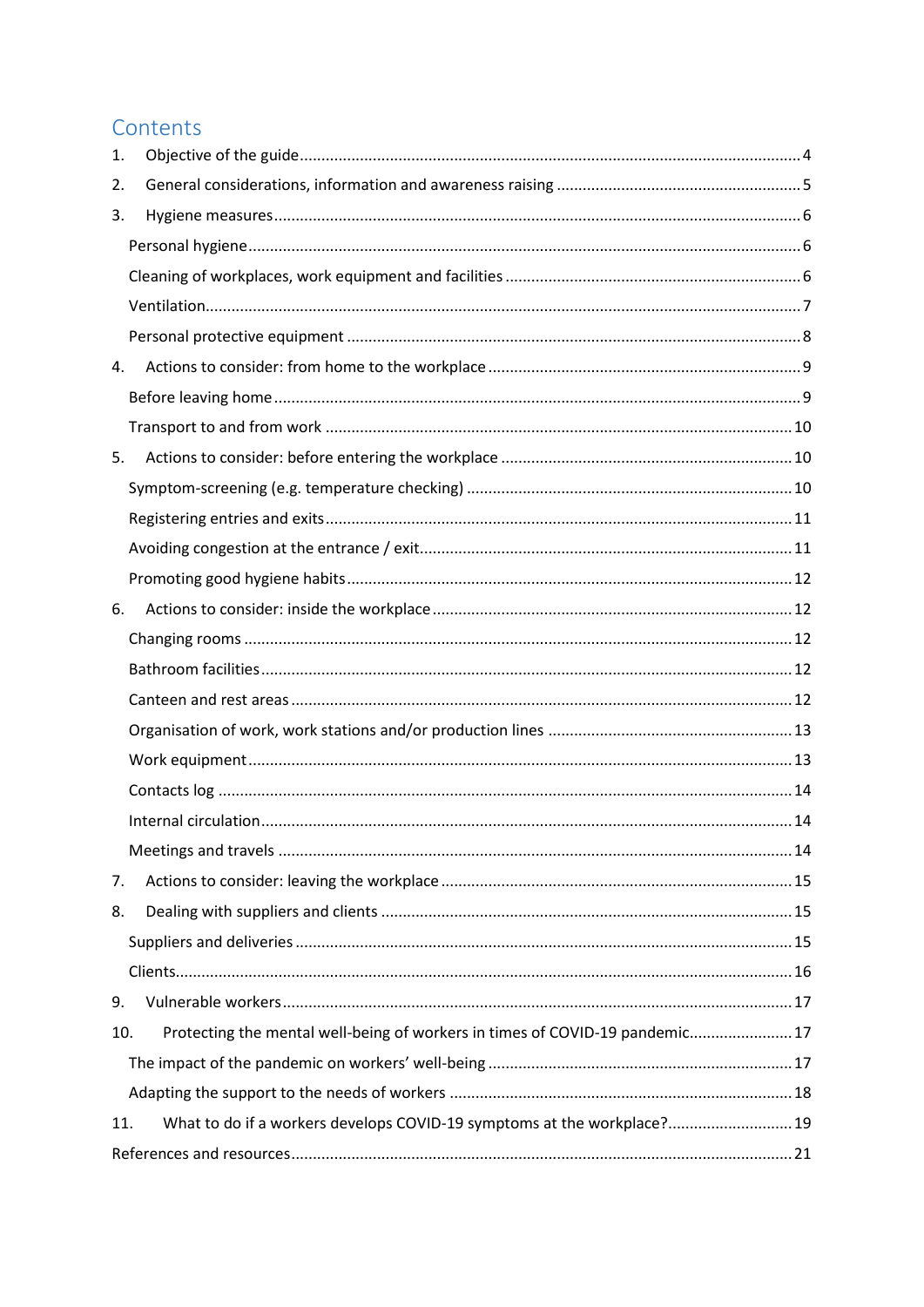# <span id="page-3-0"></span>1. Objective of the guide

This guide contains recommendations for health and safety practices and approaches to COVID-19 prevention, based on materials developed by many organisations globally, including: "General guide for preventing the spread of COVID-19 at the workplace" prepared by Belgian social partners and government experts, as well as guides developed by ManufacturingNZ, IBEC, Union Industrial Argentina, Chilean Chamber of Construction, Guayaquil Chamber of Commerce, Chamber of Agriculture in Guatemala together with various materials and guidance from the WHO.

The publication aims to provide general guidance and information to employers on how to prevent the spread of COVID-19 in the workplace, to enable workers to return to work safely while keeping the risk of contamination as low as possible. It also provides ideas on how to protect workers' mental well-being during the pandemic.

Until the development of a vaccine or medicine, COVID-19 virus is likely to continue circulating in our communities. Physical distancing measures, increased hygiene and other precautions will therefore, have to be maintained to contain infections, including those in the workplace. Preventive actions are necessary in order to prepare companies and workers for a safe return to work and a gradual restart of business activities. The guide can also be useful for those companies who continued operations throughout the crisis, but who may now need to consider additional protective and preventive OSH measures.

All enterprises, regardless of their size or sector, are encouraged to adopt these recommendations to take care of people's health and, as far as possible, not affect business activities negatively.

As the epidemiological situation, health and safety regulations and public health guidance differ considerably from country to country, this generic tool should be further adapted to national situations. It should also be further customized by the different sectors to their specific sectoral context.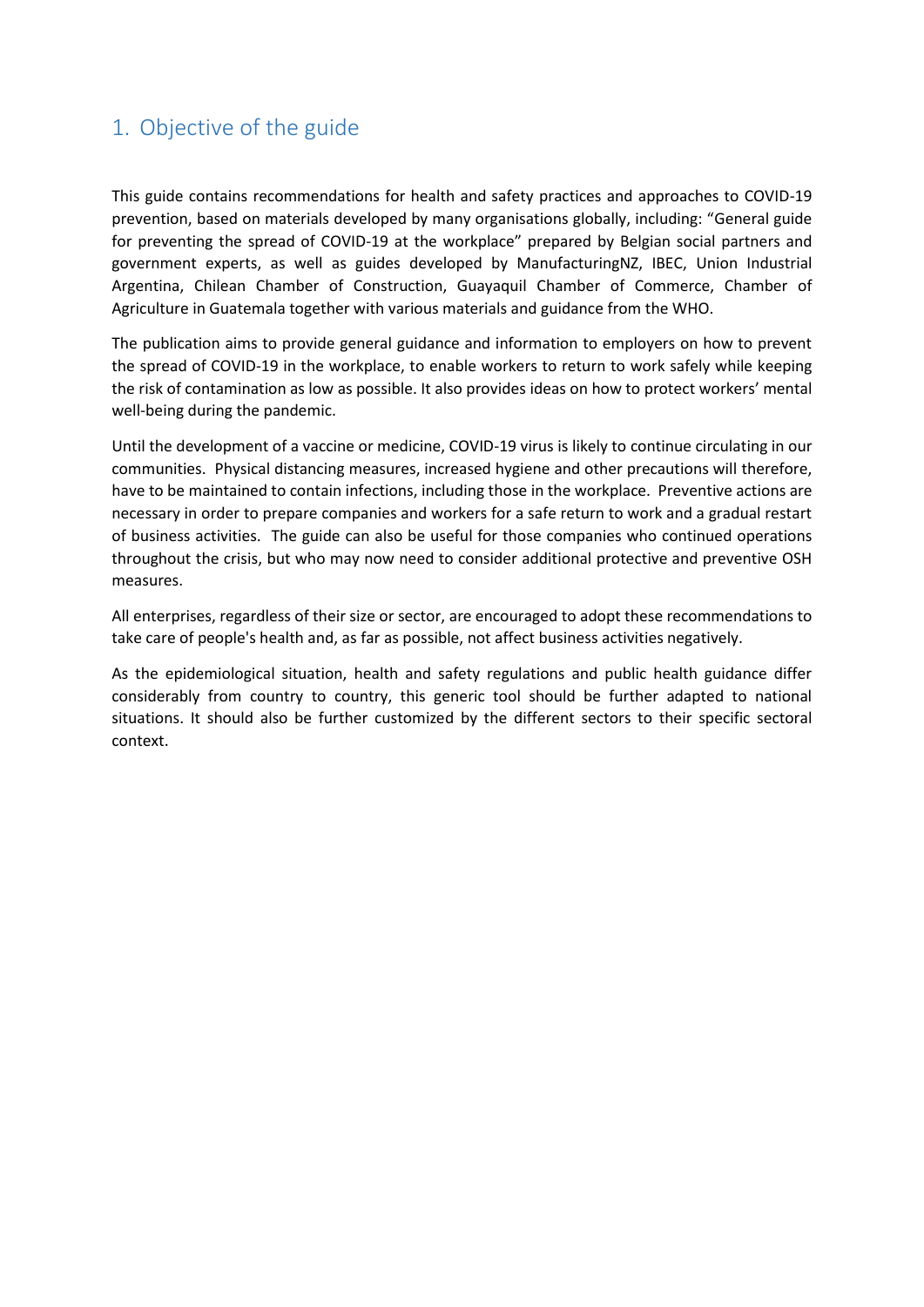# <span id="page-4-0"></span>2. General considerations, information and awareness raising

Implementing protective and preventive measures may require significant changes to workplace processes and practices. To help with the transition, consider **gradual resumption of activities** (e.g. reduced number of product groups or activities) to simplify logistics and process flow at least at the start of the return to work period.

Determine **which workers should return to work first**. It is unlikely for most companies that all workers will be able to return to the workplace at once. Consideration should be given to which workers, departments, groups, or units should return first based on business needs. Consideration should also be given to compliance with ongoing restrictions regarding business operations and compliance with health precautions such as physical distancing. **Workers who can continue to telework should do so**. Flexible working time such as staggered hours or shift work can be considered to limit congestion in the workplace. Companies should document the legitimate business reasons for this process, to provide evidence of non-discriminatory selection criteria.

Update existing health and safety **risk assessments (**in light of the need to prevent COVID-19), to systematically assess any risk of infection in workplace settings and to determine any appropriate control measures that should be implemented. The hierarchy of control measures should be kept in mind.

**Prepare the workplace for the return of workers**. In particular, look into the workplace layout and implement changes to allow for physical distancing; put in place a plan for systematic cleaning and disinfection of workspaces and tools as well as stocking up on cleaning supplies and any protective equipment that may be needed (such as masks and gloves).

**Maintain an open dialogue with workers** (and/or with trade unions when applicable). In particular, involve workplace health and safety representatives or committees in the planning, introduction and monitoring of preventive and protective measures. Workers can make important contributions when assessing risks and identifying solutions. Also, some changes, e.g. with regard to shifts or telework, may need to be negotiated with the unions or individually.

**Involve experts.** When elaborating control and prevention measures and the "return to work" plan, considering calling on the expertise that may be available internally and externally, such as a prevention advisor or external occupational health services.

**Monitor frequently the requirements and recommendations issued by relevant health and labour authorities**. As the epidemiological situation is changing and knowledge about the virus is increasing, recommendations and requirements may change rapidly and will need to be incorporated into workplace policies and practices. **Adhere to any local laws and regulations**(e.g. concerning maximum number of staff or clients allowed on the premises, restrictions on meetings, types of business activities that can resume operations)

**Inform and train workers** about COVID-19. Include topics such as what the symptoms are, how each individual can protect themselves; current restrictions (e.g. travel bans), and the rationale behind physical distancing. Also, provide information about company policies, processes and practices related to the management of COVID-19. Keep track (register) of workers that have participated in information sessions and/or training, to make sure that **all workers have been trained**.

Make sure **workers are well aware of company "return to work" plans and procedures**.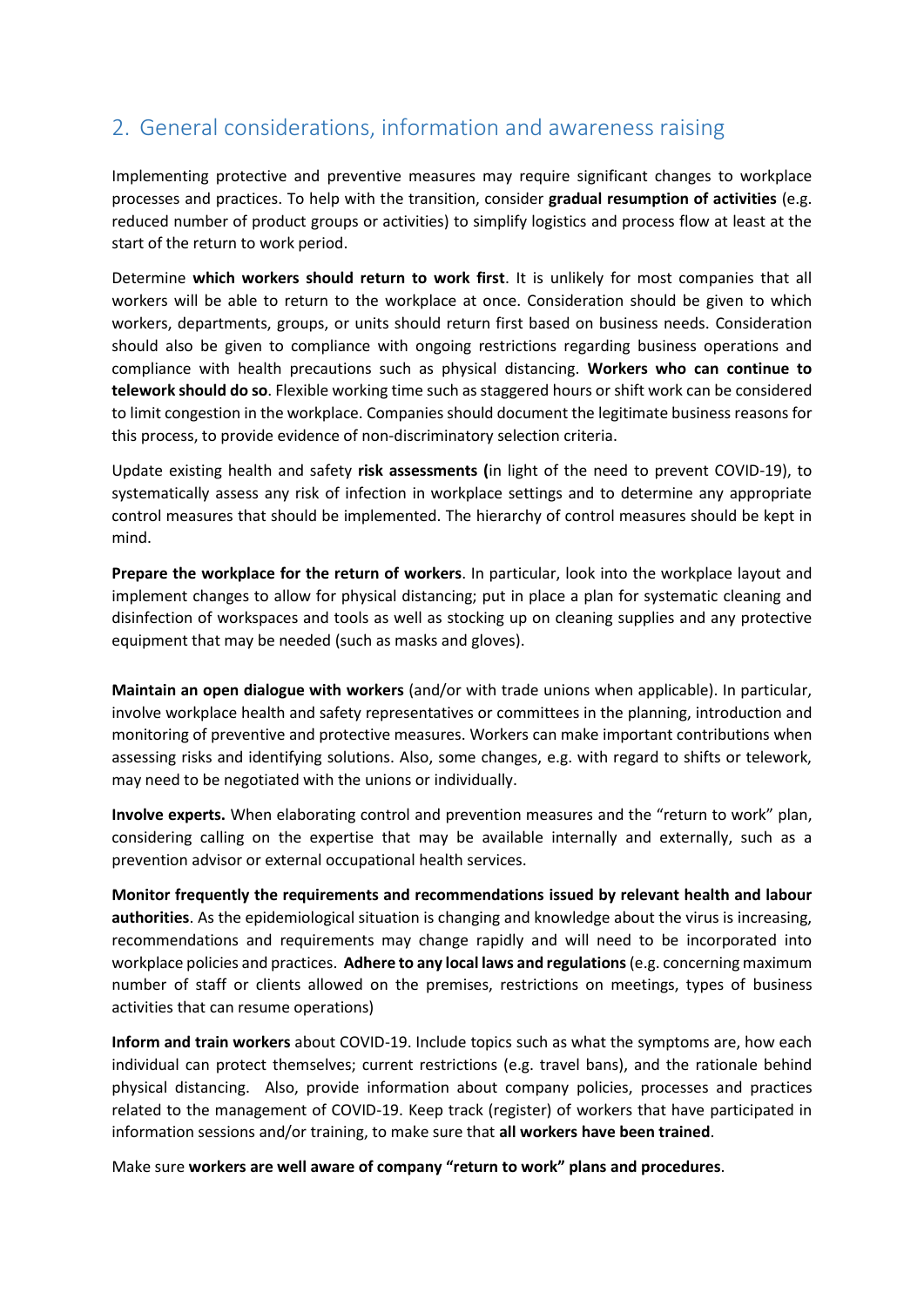Make sure that workers, as well as customers and visitors **know whom in a company they may contact** in case they have questions related to COVID-19.

Take steps to **support the mental well-being of workers**, taking into account the diversity of circumstances.

There may be a tendency to 'de-risk' the situation as people become used to the return to work. Managers will need **to repeatedly emphasise the ongoing requirements for preventive and protective measures**, and ensure that they are being consistently applied.

# <span id="page-5-0"></span>3. Hygiene measures

#### <span id="page-5-1"></span>Personal hygiene

#### **Hand washing**

Hand hygiene is extremely important in the prevention of the spread of the COVID-19 virus. Ensure that workers have facilities to wash their hands properly and regularly with soap and water.

Provide paper wipes to dry hands (rather than towels or electric hand dryers).

Remind workers that hands need to be washed frequently, with soap and water, for **at least 20 seconds**, especially upon arrival at work, after using the bathroom, after blowing their nose/coughing/sneezing, and before eating.

Place posters and signs promoting correct hand washing. Bright clear infographics without too much accompanying text seem to be the most effective.

Provide alcohol-based hand gels (containing 60-80% alcohol<sup>1</sup>) in places where it is not possible to wash hands with soap and water.

Instruct workers to avoid contact with objects or surfaces used or touched by other people (e.g. door handles) and to wash hands after contact with such surfaces or objects.

#### **Respiratory hygiene**

**.** 

Remind workers about the need to cover coughs or sneezes with a tissue or elbow and to immediately discard the used tissues.

Provide paper tissues and specific bins for tissues to be discarded. Covered, no-touch bins are best.

Set up a system for disposing bin contents and disinfecting bins.

Place posters and signs reminding workers that they should avoid touching their nose, eyes or mouth.

### <span id="page-5-2"></span>Cleaning of workplaces, work equipment and facilities

Establish daily cleaning protocols to ensure workplace, workstations, equipment and facilities are clean and tidy.

<sup>1</sup> According to [WHO guidance,](https://www.who.int/who-documents-detail/interim-recommendations-on-obligatory-hand-hygiene-against-transmission-of-covid-19) an effective alcohol-based hand rub product should contain between 60% and 80% of alcohol and its efficacy should be proven according to the European Norm 1500 or the standards of the ASTM International (formerly, the American Society for Testing and Materials)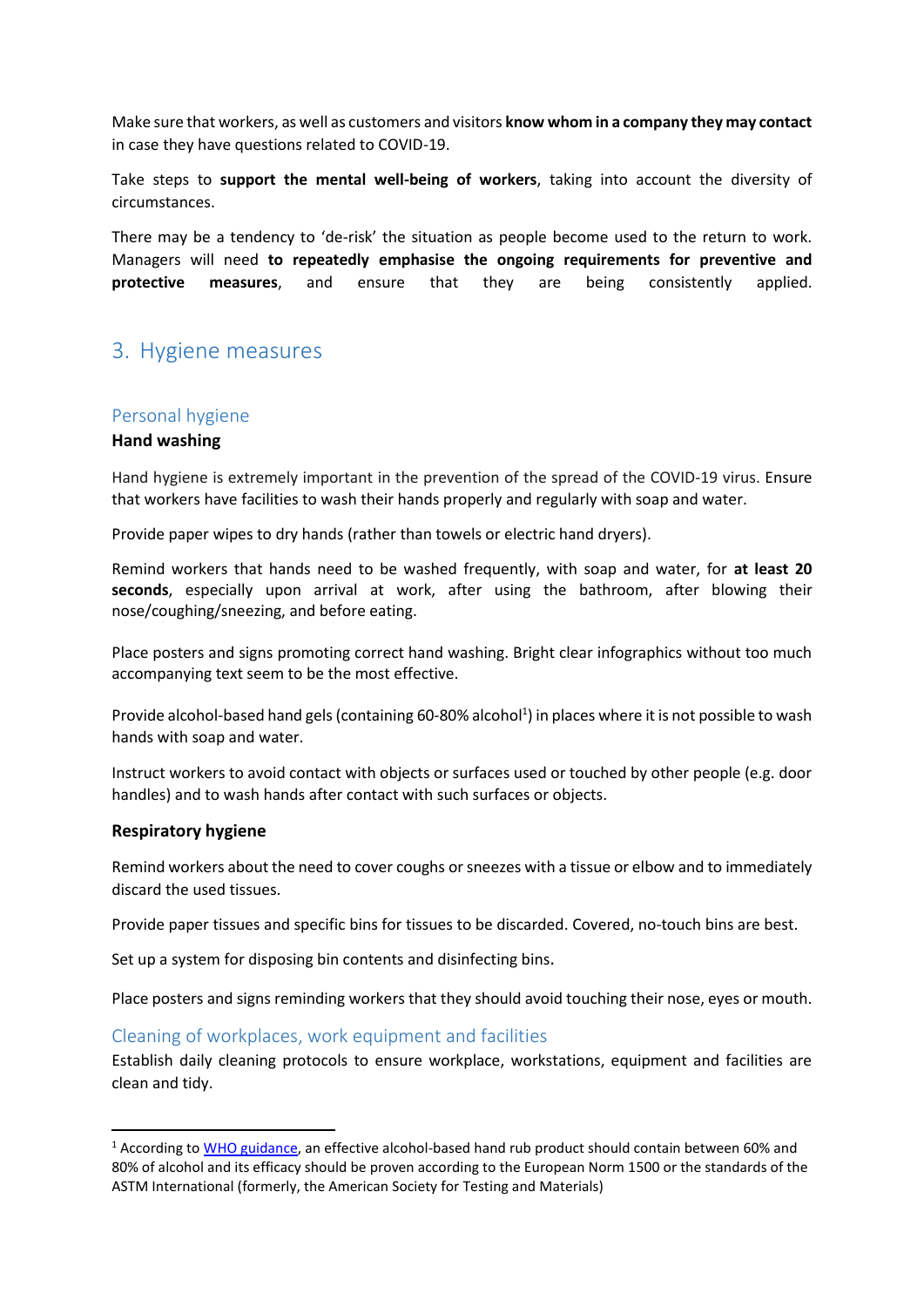Establish specific crew(s) to keep things clean and to sanitize. The crew should have the supplies, training and personal protection equipment necessary to carry out these tasks.

Consider keeping and displaying a record of cleaning activities (as per the practice in airport toilets, for example).

When cleaning, pay particular attention to high touch / high traffic areas. These can include: canteen facilities, lockers / changing rooms, corridors, smoking areas, shared desks and keyboards, vending machines, door and window handles, handrails, light switches, buttons of elevator doors, toilet doors, washbasin taps, soap dispensers, control panels/buttons of appliances and machines such as printers, frequently used tools etc.

Limit the number of high touch / high traffic areas, for example:

- Consider reducing some high contact areas by leaving some internal doorways open (bearing in mind that some may be fire doors).
- Examine the possibilities of opening doors and cupboards without contact (e.g. leaving toilet doors permanently partially open).
- Discourage staff from sharing common office supplies (e.g. pens, staplers) and items such as cups, plates and cutlery.
- Remove magazines and newspapers from reception areas and lunchrooms.

Provide additional cleaning stations across the workplace where workers can source materials (e.g. alcohol-based cleaning wipes) to clean their own areas, workstations, etc.

Ensure a good supply of cleaning agents is available.

#### **Box. Cleaning and Disinfecting Your Facility – Center for Disease Control and Prevention advice**

Disposable gloves should be worn to clean and disinfect.

Clean surfaces using soap and water, then use disinfectant.

It is recommended to use disinfectant approved to work against SARS-CoV-2. Follow the instructions on the label to ensure safe and effective use of the product. Diluted bleach solutions may also be used if appropriate for the surface. Alcohol solutions containing at least 70% alcohol may also be used.

Alcohol-based wipes or sprays (containing at least 70% alcohol) can be particularly useful to disinfect electronics and other high touch surfaces.

Source: Centers for Disease Control and Prevention, [Cleaning and Disinfecting Your Facility](https://www.cdc.gov/coronavirus/2019-ncov/community/disinfecting-building-facility.html)

# <span id="page-6-0"></span>Ventilation

Thoroughly ventilate the workplace using mechanical or natural ventilation (between shifts, regularly during the day). For example, in buildings with mechanical ventilation consider switching ventilation to nominal speed at least 2 hours before the start of the building usage time and switching to lower speed 2 hours after the end of the building usage time.

Keep toilet ventilation 24/7 in operation. Instruct building occupants to flush toilets with closed lids.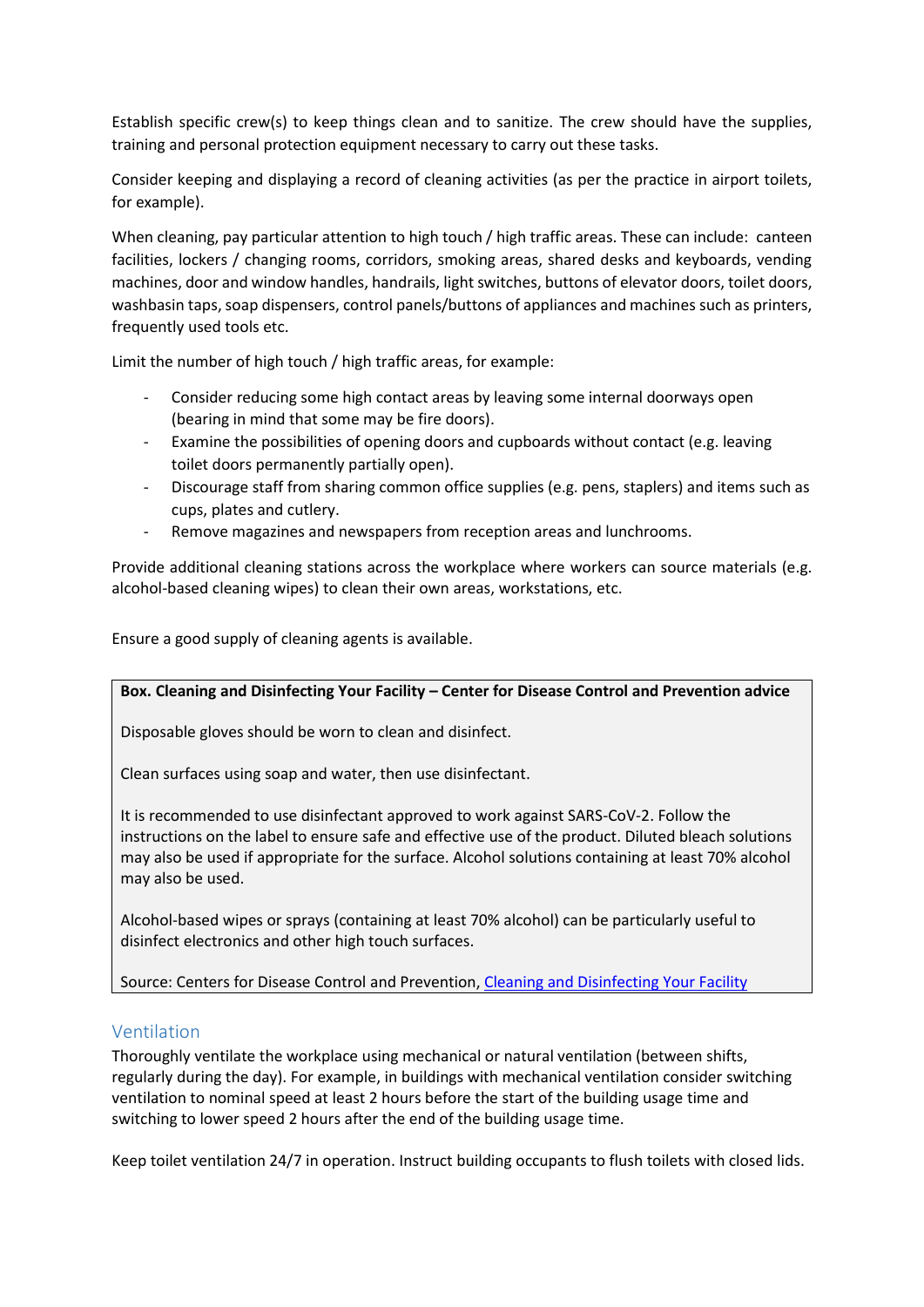Secure ventilation with outdoor air. Switch air-handling units with recirculation to 100% outdoor air. Ensure regular airing by opening the windows even in mechanically ventilated buildings.

Inspect heat recovery equipment to be sure that leakages are under control.

Do not use individual fans that can spread the virus.

### <span id="page-7-0"></span>Personal protective equipment

Personal protective equipment can include surgical facemasks and respirators, disposable gloves, eye splash protection or disposable overalls. Non-medical masks are not considered personal protective equipment, but can help prevent persons with COVID-19 from spreading the infection while talking or coughing.

Follow official guidance from national and local health authorities on whether provision of personal protective equipment (or non-medical masks) is advised or required, and in what situations. For example, there are different types of facemasks, which may be recommended for different purposes. This will depend on specific occupations or job tasks, location, updated risk assessments for workers, and information on the effectiveness of masks in preventing the spread of COVID-19.

In general, in line with the hierarchy of hazard control, collective protection measures (e.g. installation of plastic panels to separate workers, or separation of areas by tape/ribbons to ensure physical distancing) have priority over individual protective measures. Facemasks are often recommended as a complementary preventive measure in situations where physical distancing rules cannot be fully respected.

Facemasks are also often recommended for any person who starts to develop COVID-19 symptoms, and for workers who need to be in contact with such persons.

For any type of mask, appropriate use and disposal are essential to ensure that they are effective and to avoid any increase in transmission. If an employer requires workers to use facemasks, or any other protective equipment, information and training should be provided on their proper use.

Even if masks are used, remind workers it is crucial to continue to strictly follow all other preventive measures (e.g. hand hygiene, physical distancing).

#### **BOX. Types of masks: Non-medical masks, surgical masks, and respirators**

There are different types of face-masks available. Consult the official advice of your health authorities on the use of masks.

**Non-medical face-masks**(also called "community" masks or "barrier" masks) include various forms of self-made or commercial masks and face covers made of cloth, other textiles, or other materials (e.g. paper). They are not standardised and not intended for use in protecting from the virus. However, wearing such masks can slow the spread of the virus and help people who may have the virus and do not know it from transmitting it to others.

**Surgical masks** (also called "medical" or "procedure" mask) - A surgical mask is a loose-fitting, disposable device that creates a physical barrier between the mouth and nose of the wearer and potential contaminants in the immediate environment. Surgical masks are regulated. Surgical masks are made in different thicknesses and with a different ability to protect the wearer from contact with liquids. If worn properly, a surgical mask is intended to help block large-particle droplets, splashes, sprays, or splatter that may contain germs (viruses and bacteria), keeping them from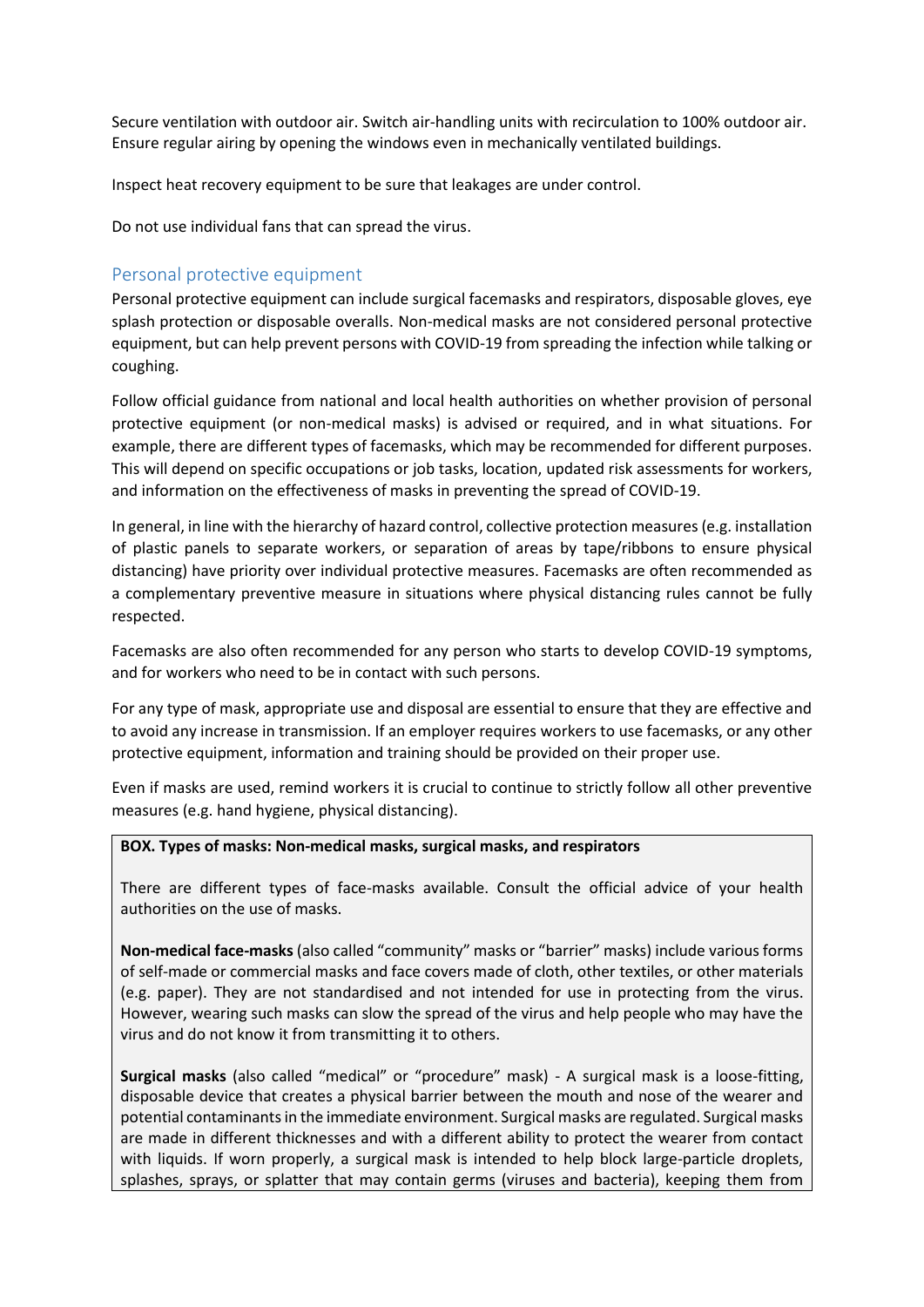reaching the mouth and nose. Surgical masks may also help reduce the spread of large respiratory droplets from the person wearing it. While a surgical mask may be effective in blocking splashes and large-particle droplets, a face-mask, by design, does not filter or block very small particles in the air that may be transmitted by coughs, sneezes, or certain medical procedures. It should also be noted that surgical masks do not provide complete protection from germs and other contaminants because of the loose fit between the surface of the face-mask and the wearer's face.

**Respirators** (FFP2, N95, KN95, etc.) – a respirator is a respiratory protective device designed to achieve a very close facial fit and highly efficient filtration of airborne particles. It is subject to regulation and classified as personal protective equipment. If properly fitted, the filtration capabilities of respirators exceed those of surgical face-masks. However, even a properly fitted respirator does not completely eliminate the risk of illness.

Source: US food and drug administriation, [N95 Respirators and Surgical Masks \(Face-masks\)](https://www.fda.gov/medical-devices/personal-protective-equipment-infection-control/n95-respirators-and-surgical-masks-face-masks)

#### **BOX. WHO guidance on the use of masks in the community setting**

Potential advantages of the use of masks by healthy people in the community setting include reducing potential exposure risk from an infected person during the "pre-symptomatic" period and de-stigmatization of individuals wearing a mask for source control.

However, the following risks should be taken into account in any decision-making process:

- self-contamination that may occur by touching and reusing a contaminated mask;
- depending on the type of mask used, potential breathing difficulties;

• false sense of security, leading to potentially lower adherence to other preventive measures such as physical distancing and hand hygiene;

- diversion of mask supplies and consequent shortage of masks for health care workers;
- diversion of resources from effective public health measures, such as hand hygiene.

WHO stresses that medical masks and respirators should be prioritized for health care workers especially given the current shortages of respiratory personal protective equipment reported in many countries.

Source: WHO, 2020, [Advice on the use of masks in the context of COVID-19: interim guidance, 6](https://apps.who.int/iris/handle/10665/331693)  [April 2020](https://apps.who.int/iris/handle/10665/331693)

#### *EBMO may want to add national guidance on face-masks*

# <span id="page-8-0"></span>4. Actions to consider: from home to the workplace

#### <span id="page-8-1"></span>Before leaving home

Instruct workers with any symptoms of COVID-19 (fever, dry cough, sore throat, shortness of breath, head cold e.g. runny nose or sneezing, loss of sense of smell) to stay at home, contact a medical centre or call the health services designated by the country's authorities and follow their guidance. The workers should also inform her/his supervisor about this situation.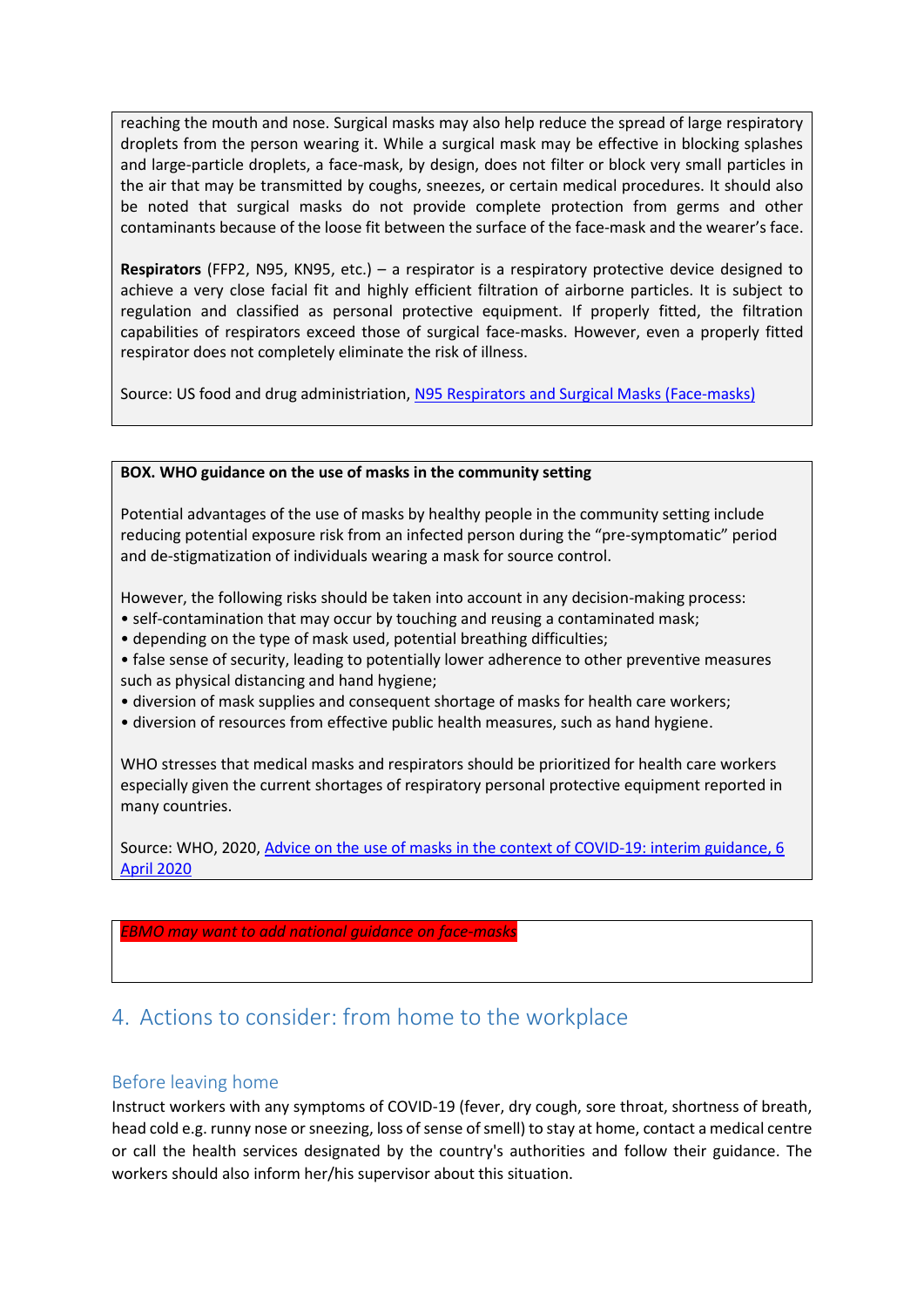Check guidance from your health authorities on what to do when someone at a workers's household is self-isolating. In many cases, in such situations a worker should also be requested to stay at home and quarantine.

*EBMO may want to add national guidance on self-isolation and quarantine*

### <span id="page-9-0"></span>Transport to and from work

For short distances, encourage workers to come to work on foot or by bicycle.

Encourage workers to avoid public transport, especially at peak times. Advise workers who need to travel by public transport to follow the instructions given by transport companies.

Consider providing additional parking spaces as increased number of workers may want to come to work by private cars.

Remind workers about the importance of maintaining good hand and respiratory hygiene before, during and after travel.

If an employer provides transport (e.g. a van or a bus):

- Maintain a **minimum recommended distance of 1 meter** <sup>2</sup> between each person (e.g. block certain seats). The number of persons that can be transported will therefore vary according to the type of vehicle.
- If the recommended distance cannot be assured, consider providing additional protection such as face-masks, in line with the recommendations of national health authorities.
- Consider increasing the frequency of transport provision to reduce congestion.
- Pay attention to proper ventilation (e.g. open windows while driving)
- Clean the vehicle regularly, paying attention to frequent cleaning of high touch areas (e.g. door handles, handrails) in particular.
- Separate the driver front seat area from the remainder of the vehicle (e.g. using tape or floor signs).
- Ask passengers to enter and exit the vehicle through rear entry doors.
- Avoid crowding at transport access points.

# <span id="page-9-1"></span>5. Actions to consider: before entering the workplace

### <span id="page-9-2"></span>Symptom-screening (e.g. temperature checking)

1

Check laws, regulations and guidance from relevant health authorities concerning symptom-screening policies.

In some countries, workers may be subjected to body temperature control before access to the workplace. In case of fever (temperature higher than 37.5°) access is refused.

 $2$  Throughout this guide ensuring 1 meter of distance between people is recommended, in accordance with the [World Health Organization's recommendations](https://www.who.int/emergencies/diseases/novel-coronavirus-2019/advice-for-public). However, each country's authorities may make its own recommendations and these usually vary from 1 to 2 meters. Employers' organizations and companies should comply with the regulations and recommendations established in their own countries.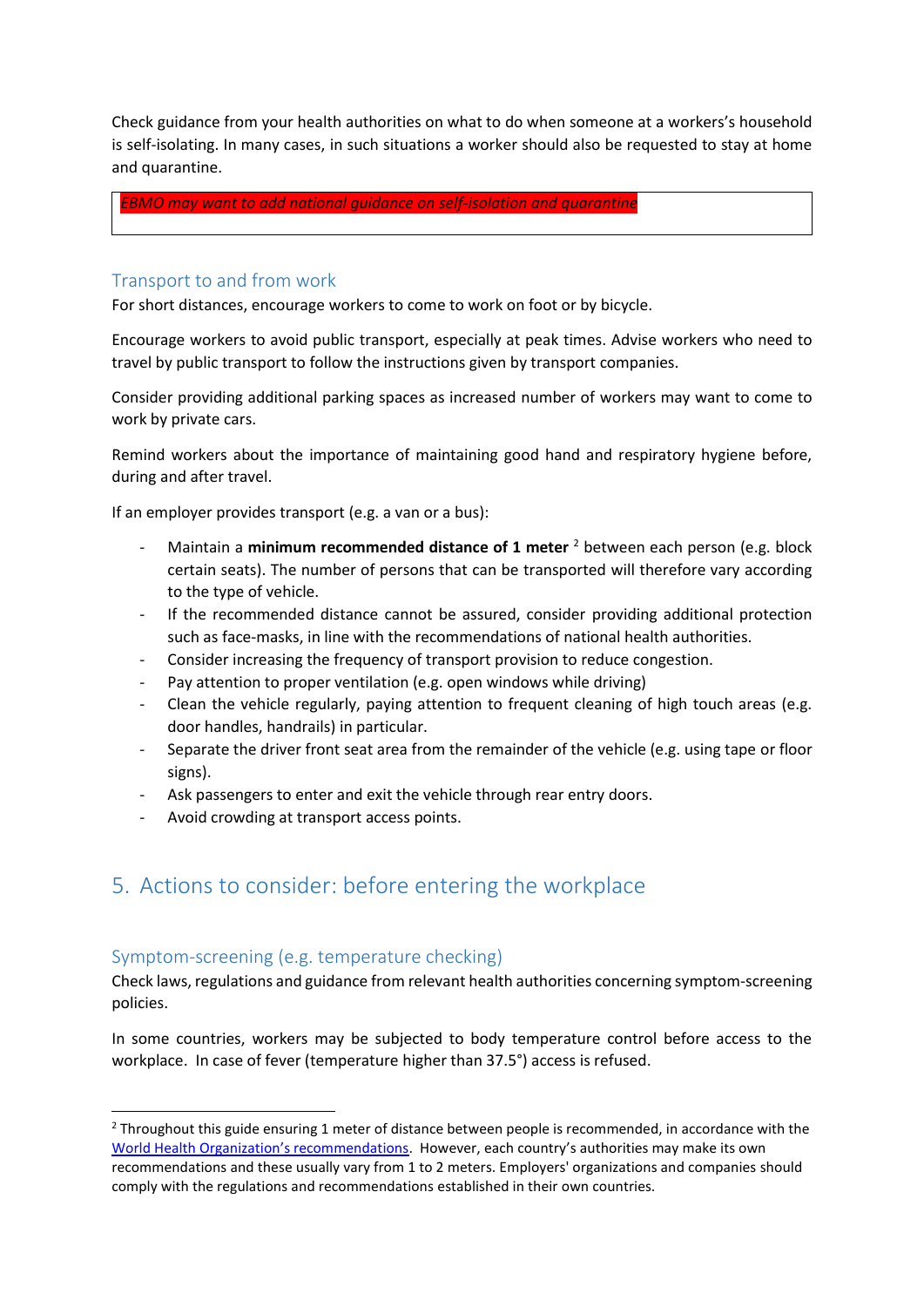If the temperature check is to be performed, it should be carried out for all workers in a uniform manner (irrespective of function, type of contract etc.) and with reliable equipment (e.g. infrared thermometer) by persons who have received appropriate instructions. This person could be medical personnel, human resources personnel, or designated trained personnel. However, it should be made clear that this screening is not intended to be, nor is it a substitute for, a clinical diagnosis.

Some countries do not recommend temperature screening as COVID-19 does not always involve the presence of fever. Additionally, screening may lead to unintended consequences - people with fever may be more likely to conceal their condition by taking anti-pyretic medication (e.g. paracetamol) to suppress the high temperature and this can give a false sense of security.

In some countries, employers ask each worker upon arrival for a signed declaration that they are free of the symptoms (cough, sore throat, shortness of breath, head cold e.g. runny nose or sneezing, loss of sense of smell, with or without fever) before they are allowed on site**.**

If any screening is performed, communicate clearly to workersthat the sole rationale forthis screening is to protect them from potential contagion. Also, inform workers how the data will be managed. Data protection and privacy rules should be respected.

*EBMO may want to add national laws and guidance on symptoms screening / temperature checking*

### <span id="page-10-0"></span>Registering entries and exits

Minimise the number of entries to company premises – in general, people who are not directly involved with the company's activities should not enter. Inform any visitors (for example customers and suppliers) about the company's hygiene and safety policies before they enter company premises. Consider requesting visitors to sign their agreement with such policies.

In some countries, employers record all entries and exits and contact details (address, phone number, etc.) of workers, contractors, and visitors on site. Documenting entries and exits can facilitate contact tracing in case of the detection of a COVID-19 infection or a suspected infection. Existing HR and visitor registration systems can often be used for this purpose. Electronic systems should be preferred. If a fingerprint-controlled access system is usually in place, consider temporarily switching to a system using individual access cards. A paper-based system also creates a potential hazard – multiple people touching the same surfaces when clocking in and registering. If it is not possible to switch to an electronic system, make sure that workers and visitors have washed their hands or applied alcohol gel before signing the company entry book or using the control clock.

#### <span id="page-10-1"></span>Avoiding congestion at the entrance / exit

Promote physical distancing and use dispersion measures at entrances and exits. Use aids such as floor markings, ribbons or physical barriers.

If possible, consider staggered shifts or staggered entry and exit times (with some workers starting earlier and some later in the day) to reduce congestion.

If possible, plan separate access and exit routes for various teams, where appropriate.

Pay attention to the layout of the car parks (number, distribution of vehicles and bikes) to facilitate distancing.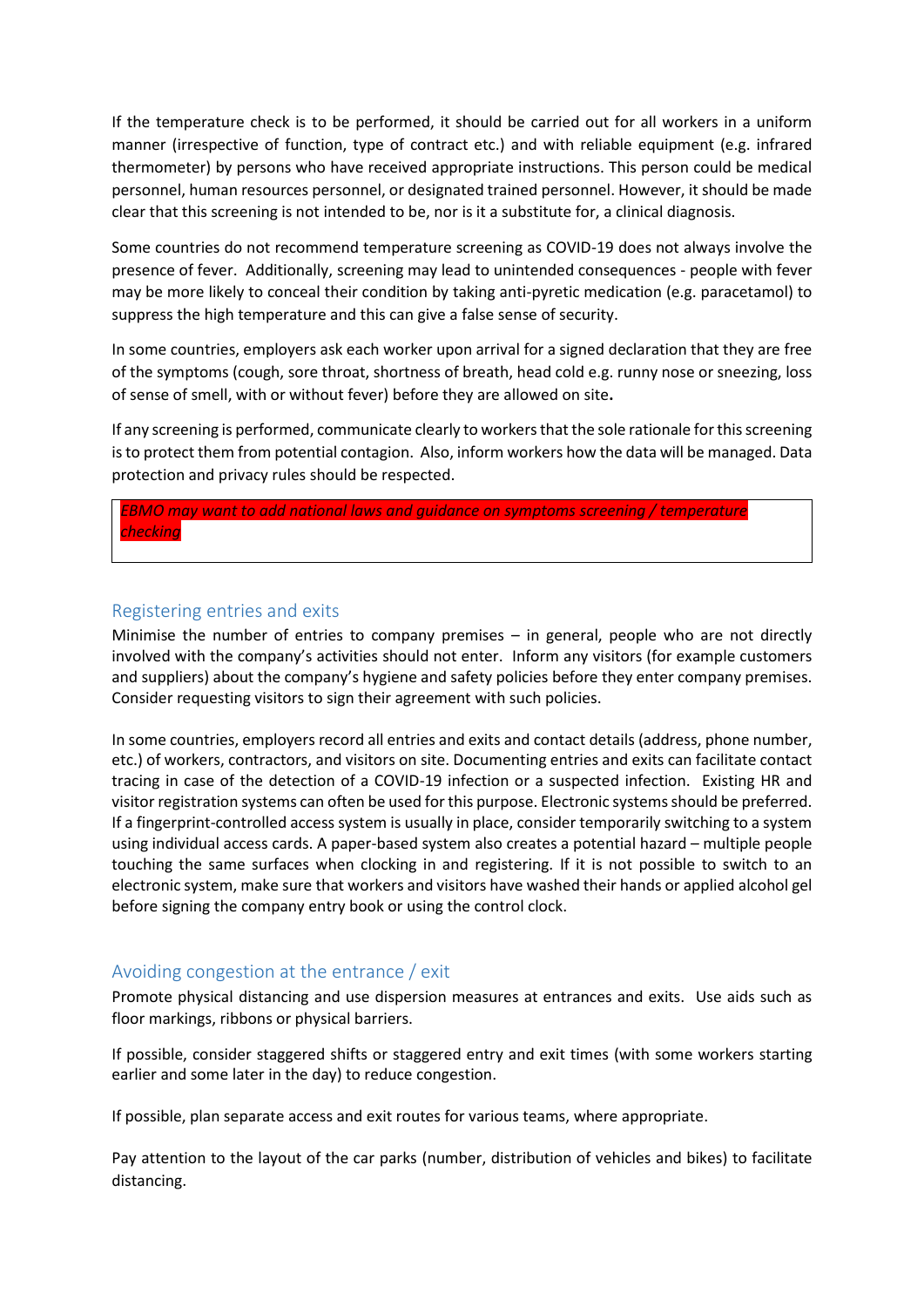### <span id="page-11-0"></span>Promoting good hygiene habits

Place posters reminding workers to wash hands upon arrival at the workplace.

Place posters reminding workers to avoid handshakes and other greetings that involve contact.

# <span id="page-11-1"></span>6. Actions to consider: inside the workplace

#### <span id="page-11-2"></span>Changing rooms

Limit the number of people present at the same time in the changing rooms, to ensure sufficient distance between workers.

If necessary, provide additional temporary changing rooms.

Ensure regular cleaning of the changing rooms, and in any case between shifts and at the end or at the beginning of each work-day.

### <span id="page-11-3"></span>Bathroom facilities

Remind workers to wash hands before and after using the toilet.

Respect physical distancing as much as possible, for example by installing temporary additional toilets, limiting the number of people present in the toilet area at the same time, and leaving sufficient space between urinals and sinks that can be used.

If possible, provide liquid soap to wash hands (rather than a bar soap), and paper towels to dry hands (rather than towels or electric driers).

Ensure regular cleaning of bathroom facilities and areas, and in any case between shifts and at the end of each work-day.

#### <span id="page-11-4"></span>Canteen and rest areas

Unless on-site canteens / catering facilities cannot be managed in accordance with the measures below, keep them open to avoid workers leaving the site during meal breaks.

Remind workers to wash their hands prior to entering the canteen, and consider providing hand-gel stations in the canteen area.

Determine the maximum number of people that can safely stay at the canteen at the same time, while respecting physical distancing measures.

Implement staggered lunch and rest breaks to avoid congestion. If you split workers into teams/shifts, avoid mixing different teams of workers in the same space at the same time.

Set up the canteen area to maintain physical distance (*i.e*. space tables and chairs further apart, reduce the number of available chairs).

Reduce/eliminate the availability of serving from common food sources (e.g. soup, porridge) as well as reducing the use of common equipment (e.g. microwaves).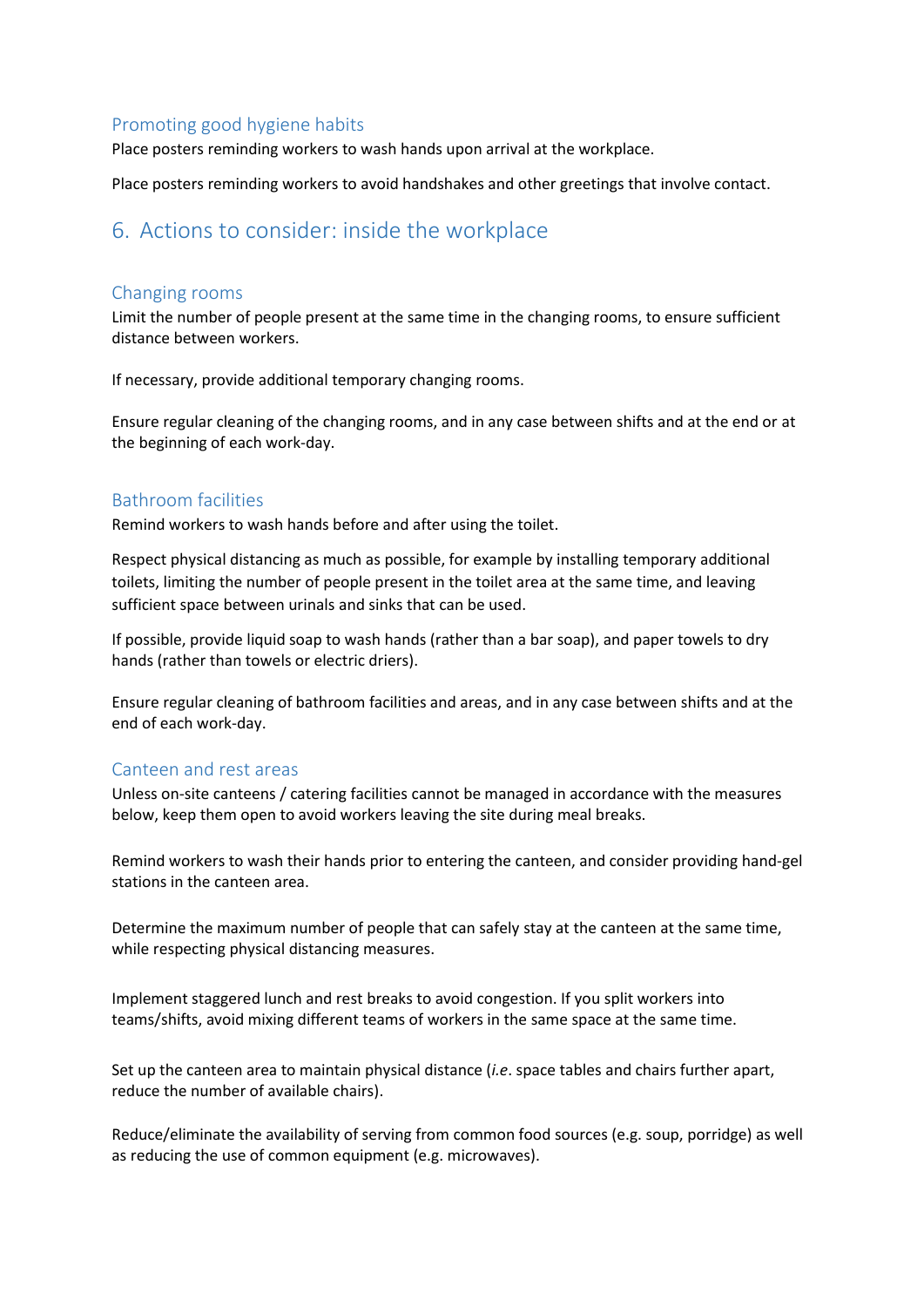Consider changing food service to a pre-packed "grab and go" option.

Introduce/encourage cashless payments to avoid cash handling.

Keep dining areas clean and hygienic, especially when it comes to the utensils provided by the company, such as cutlery, tableware, and glasses.

Remind workers not to share utensils (cups, plates, cutlery) or food.

Keep particular attention to regular cleaning of keyboards of any beverage or snack dispensers. Consider placing hand gel or cleaning wipes in the relevant areas.

### <span id="page-12-0"></span>Organisation of work, work stations and/or production lines

Promote telework so that its use is maximised for those functions that allow it.

Organise work so that physical distancing rules are respected by those present at the workplace.

In the office context, this may involve creating sufficient distance between workstations by spacing them further apart. If this is not possible, rearrange workstations in a way to maintain a sufficient distance e.g. do not use certain desks in open spaces, place some workstations in separate spare rooms, place workstations in a way that people work back to back or side by side rather than face to face.

If it is not possible to assure sufficient distance between workers, first of all, use collective protective equipment such as plastic screens and walls to compartmentalize workspaces and/or organizational measures such as staggered working hours and breaks and/or adapting a sequence of tasks to maximise distancing. For example, in assembly operations, it may be possible to get a single workers to complete more (than one) assembly task that would normally be performed by two people if a physical separation of assembly stations would otherwise be hard to implement.

In case of teamwork, consider limiting the size of the teams, keep the membership of the teams fixed and minimize contact between workers from different teams (e.g. by staggered working time or dividing workspace into zones and instructing specific teams to keep to certain zones only).

If one of the team members gets sick, consider quarantining the whole team (if they are considered close contacts) and use a replacement team. Team composition could be functional, so that all critical functions in a particular process are covered, or by location, so that all team members work in the same area of the office/factory.

Apply floor markings showing safe distance between workstations.

If collective and organizational measures are not sufficient to ensure adequate physical distancing while tasks leading to such situations have to be performed, provide additional protection (face-masks and/or other personal protective equipment) in line with national requirements and recommendations.

### <span id="page-12-1"></span>Work equipment

Instruct each workers to use her/his own work tools only or those provided by the company. Sharing work tools between co-workers should be discouraged or prohibited.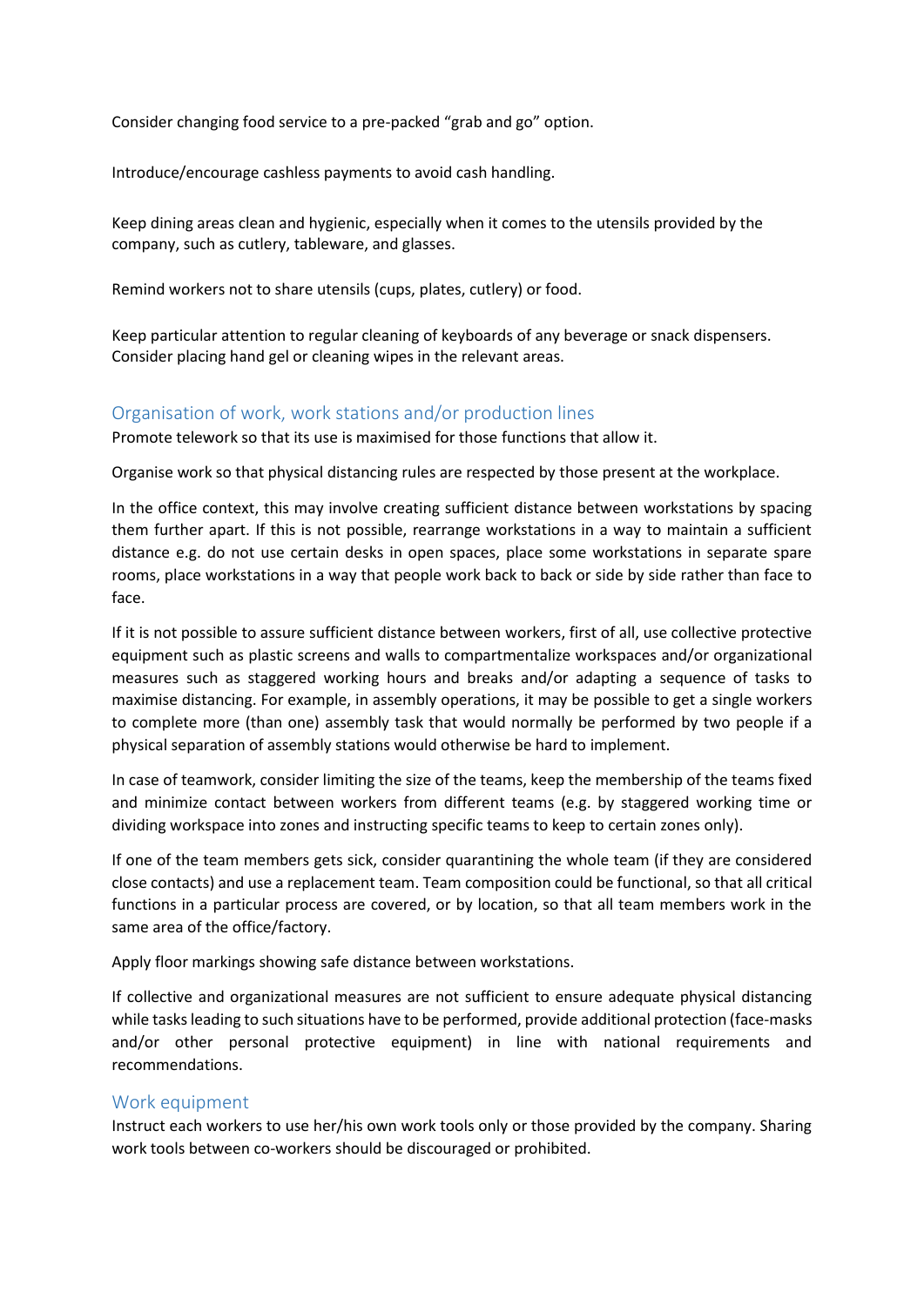Ensure work tools are cleaned regularly (especially at the end of the shift, and before a tool will be used by another workers).

### <span id="page-13-0"></span>Contacts log

Consider establishing a contacts log. In its simplest form it is a list (Date/ Name of colleague/ Department) of all colleagues that a workers comes into contact with over the course of a shift or a working day without being able to observe the minimum distance rules for longer than 15 minutes.

Each workers should be responsible for maintaining a contact log and returning it to the team leader at the end of the shift / working day. The log can then be used to establish a list of tasks that cannot be achieved using physical distancing – these tasks can be reviewed, and alternative control measures can be put in place for these tasks.

#### <span id="page-13-1"></span>Internal circulation

Limit internal circulation as much as possible – instruct workers not to go to rooms or places where they do not have to be present or if they do not have a particular task to do.

Remind workers to respect physical distancing rules when moving across the workspace to the full extent possible.

Remind workers to avoid using elevators. If this is not possible, limit the number of people using the elevator at the same time (e.g. only allow one person in a small lift). Instruct workers to keep distance and stand back to back.

Enable, as far as possible, separate circulation circuits at the workspaces. Use tools such as floor markings or tapes to indicate safe walkways as clearly as possible.

Consider introducing one-way traffic or priority rules on narrow stairs where people cannot keep a sufficient distance when passing each other (for example, priority for those coming down).

Consider introducing one-way traffic in corridors where people meet often or without sufficient distance.

Use these rules both inside and outside the building, for example in car parks, to get to the production lines and workstations, to get to the social facilities, coffee corners or smoking rooms.

When it is not possible to arrange circuits in a way to ensure physical distancing, consider additional protection (face-masks), in line with requirements and recommendations of national authorities.

#### <span id="page-13-2"></span>Meetings and travels

Cancel non-essential meetings, trainings and travels.

Suspend any meeting that requires the presence of a greater number of people than the maximum determined by national requirements or recommendations.

Use alternatives to face-to-face meetings, such as digital tools and digital means of communication.

Daily kick-off meetings or toolbox meetings can be held through a speaker system where everyone stays at their workstations and keeps their distance.

If a face-to-face meeting is necessary, keep it as short as possible, reduce the number of attendees to the minimum possible, provide a room of an adequate size to ensure physical distancing (or hold the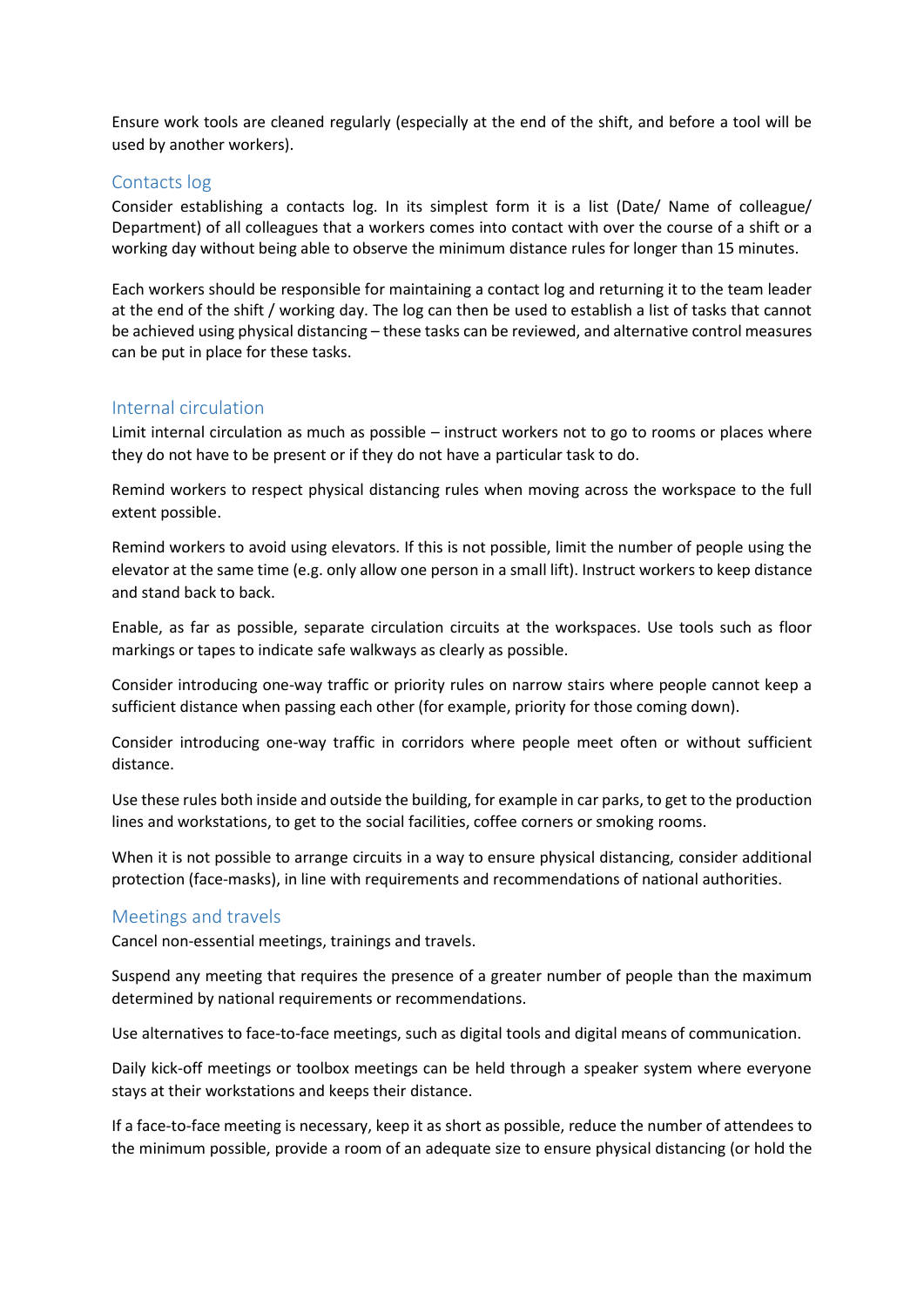meeting outside), and keep the room clean and well ventilated. Consider keeping the list and contact details of the meeting participants for at least 14 days to facilitate contact tracking if need be.

For each meeting room, consider indicating the maximum number of people that can safely stay in a meeting room at the same time.

*EBMO may want to add national guidance on meetings and travel*

# <span id="page-14-0"></span>7. Actions to consider: leaving the workplace

Instruct the workers to wash their hands before exiting the workplace.

As much as possible, spread out the exit times, to avoid congestion.

In case of transport organised by a company, make sure that the vehicle is properly cleaned before the transfer (see also recommendations in point 4).

Remind workers to wash hands upon arrival at home.

# <span id="page-14-1"></span>8. Dealing with suppliers and clients

### <span id="page-14-2"></span>Suppliers and deliveries

**.** 

A specific procedure should be established for the reception of goods, reviewing the safety protocols (loading, unloading) to take into account the possible risks associated with COVID-19 and to reduce the opportunities for contact between suppliers and workers.

Limit the number of workers designated to handle deliveries. These workers should be trained on the relevant procedures.

Consider loading and unloading that can be done entirely by the supplier, or entirely by the recipient. In any case, safe distances should be maintained and hand washing may be requested.

If possible, plan deliveries in a staggered manner to avoid having too many external persons present at the same time.

COVID-19 virus can survive for up to 72 hours on plastic and stainless steel, less than 4 hours on copper and less than 24 hours on cardboard<sup>3</sup>. If possible, consider disinfecting deliveries at delivery bays before entry into warehouses or production processes. (However, keep in mind that COVID-19 spreads primarily from person to person).

If possible, consider setting up dedicated mobile toilets for use by suppliers to limit entries of suppliers into company premises.

Provide a place where mail or parcels can be deposited without contact.

<sup>3</sup> <https://www.who.int/news-room/q-a-detail/q-a-coronaviruses>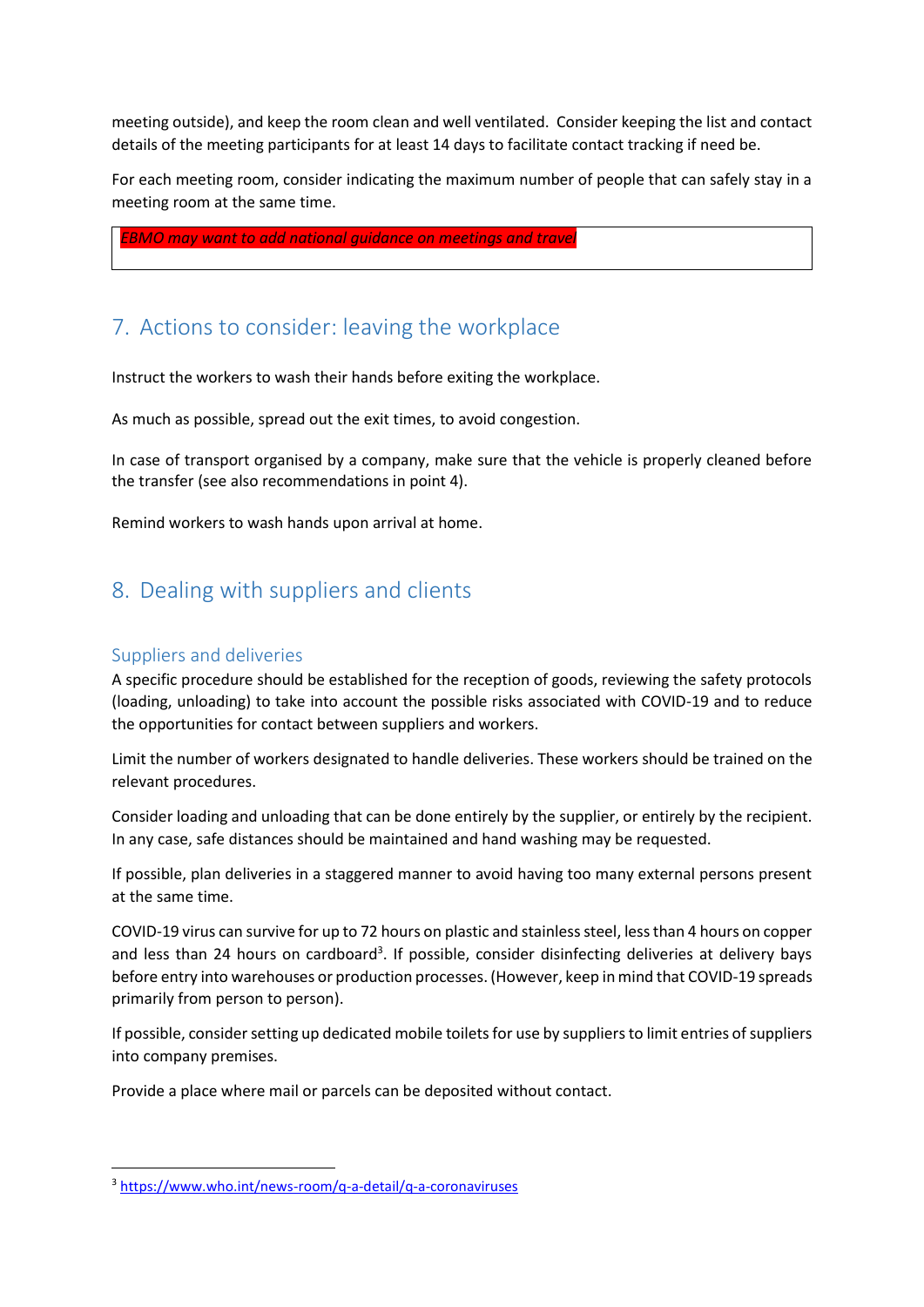If possible, make payments electronically and avoid the use of cash. Also, ensure that the payment terminal is cleaned regularly.

### <span id="page-15-0"></span>Clients

Restarting operations may be particularly complex for companies that provide face-to-face services to the public (for example, companies within the commerce and service sectors), as in addition to measures protecting workers, they also need to keep in mind the safety of their clients. Additional measures to consider in such situations include the following:

- Frequently check and apply any official requirements, recommendations and limitations concerning the operation of your activity.
- Put up signs asking customers with any symptoms not to enter the premises.
- Put up signs to remind both staff and customers of safety precautions, in particular to keep within a safe distance from other people wherever possible, and to follow good hygiene habits.
- To protect staff and customers and limit congestion, determine the maximum number of people that can simultaneously stay inside your premises at any given time. Follow the official guidelines and consult with your local health authorities on how to do this.
- Manage entries into your premises, only allowing a limited number of people at any given time. Designate a staff member to carry out this control. Once the maximum capacity has been reached, new customers should only be allowed to enter gradually as those inside the premises withdraw.
- When customers are waiting outside the company's premises for their turn to enter, make sure that physical distancing rules are respected. Consider using floor marks or other aids to indicate appropriate distances.
- Manage circulation inside your premises. Every effort should be made to avoid cross flows, facilitating the circulation of people in one direction only. Floor marks can be used to indicate walkways.
- At the entrance/exit, provide for alcohol-based gel in sufficient quantity, advising customers to use it when entering and exiting the premises.
- Ask customers to only touch objects that they intend to buy.
- If feasible, put up plexiglass barriers at all points of regular interaction (e.g. reception areas, checkout areas) to further reduce the risk of infection for all parties involved. Clean the barriers regularly.
- Consider requesting customers and workers to wear face-masks, taking into account the recommendations of national authorities.
- Consider taking orders online or by telephone in advance and pre-packing orders to limit face-to-face time.
- Consider delivery services, if possible.
- If feasible, consider allowing customers to enter premises by appointment only.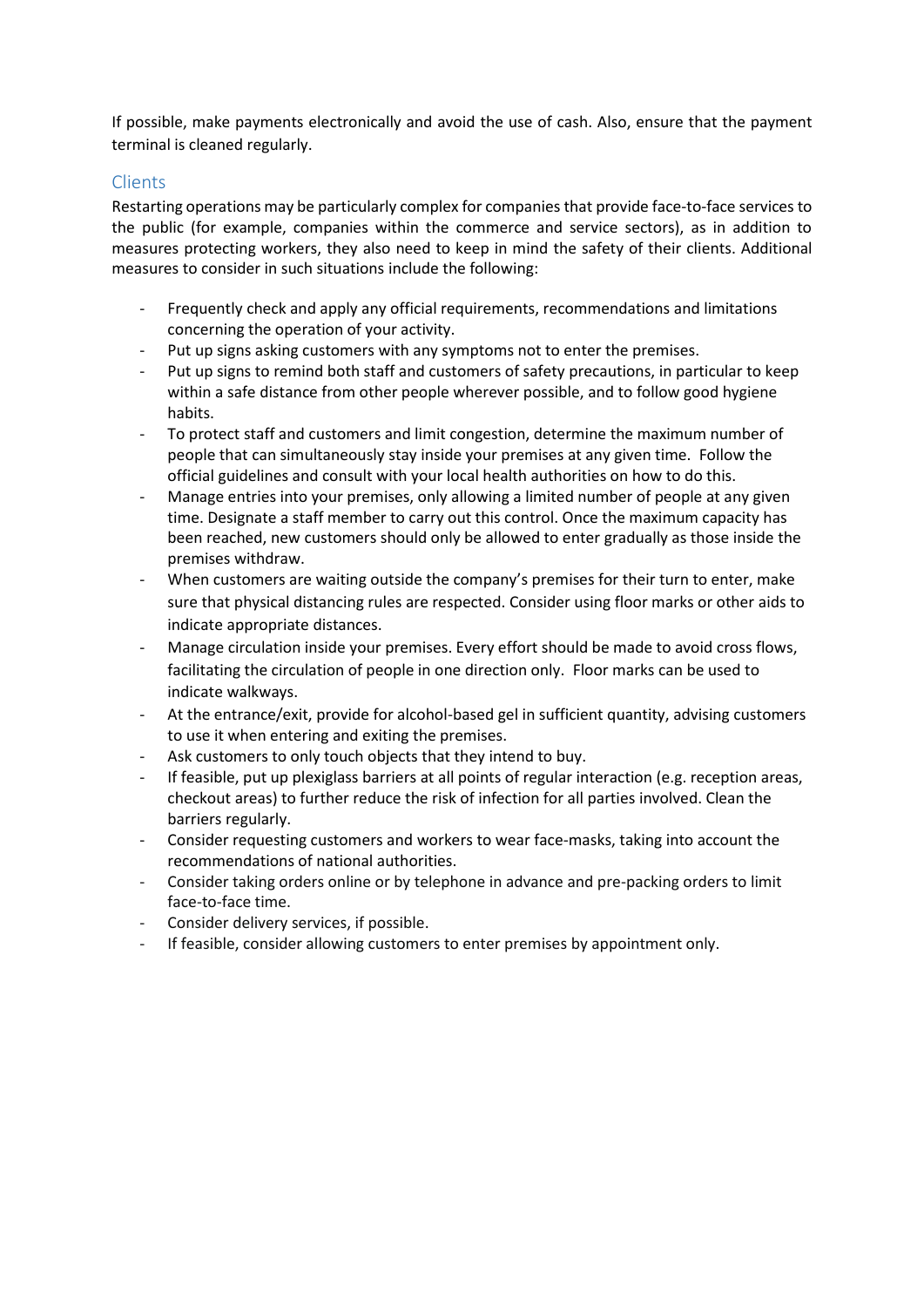# <span id="page-16-0"></span>9. Vulnerable workers

COVID-19 is a new disease and there is limited information regarding risk factors for severe illness. Based on information currently available, older adults and people of any age who have serious underlying medical conditions might be at higher risk for severe illness from COVID-19.<sup>4</sup>

Advise workers that if they belong to a group that can be more vulnerable to COVID-19 they should consult with their doctors. The doctor can assess the case and make recommendations for particular preventive activities, including preventive "work incapacity".

Preventive measures can also include e.g. telework or reassigning workers to tasks entailing lower risk of contracting COVID-19.

The doctor can also advise on increased preventive measures at home.

Any details about the workers medical condition must be kept confidential.

# <span id="page-16-1"></span>10. Protecting the mental well-being of workers in times of COVID-19 pandemic

### <span id="page-16-2"></span>The impact of the pandemic on workers' well-being

The coronavirus pandemic can induce a considerable degree of fear, worry and concern. There are several factors that can contribute to increased stress and anxiety, including:

- anxiety caused by the health risks of coronavirus, especially for those who have been identified as being in a "vunerable group" or who live with someone identified as being in a 'vulnerable group';
- isolation, especially in the case of people working from home;
- being overwhelmed with constant information;
- uncertainty: not knowing how long the crisis will last, fear of losing a job or income, etc.;
- losing one's job, even if only temporarily;
- increased pressure placed on working parents and carers by school closures;
- increased workload demands placed on workers due to high number of absences and/or  $$ especially in critical sectors - increased demand; and
- dealing with grief and bereavement.

1

To help workers reduce stress and anxiety associated with pandemics consider:

- engaging in clear, regular and accurate communication with workers, providing as much information as is needed to answer main questions but without fuelling speculation;
- reassuring workers of what the company is doing so as to be as prepared as possible in responding to the pandemic;

<sup>4</sup> Including people over 65 years of age, people with chronic respiratory diseases, cardiovascular diseases, diabetics, undergoing cancer treatments, immunosuppressed people (e.g. with HIV).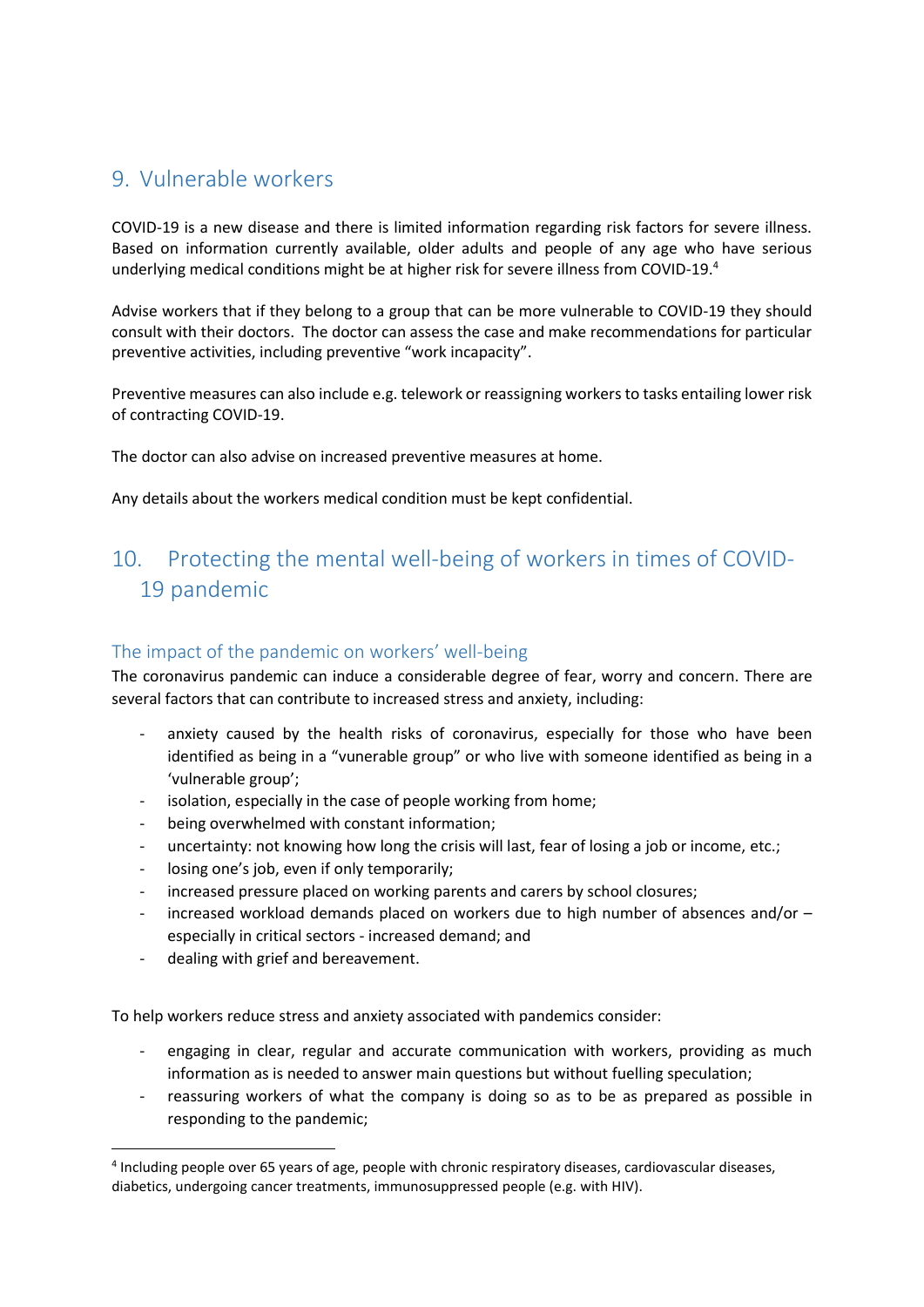- making sure workers know whom to contact in case they need support or are feeling overwhelmed;
- encouraging workersto limit media consumption as continuous exposure to news, media, and social media m ay trigger or elevate anxiety, stress, or panic. It is better to stay informed by following just a few, authoritative resources such as a national health agency or the WHO.
- setting a culture of compassionate leadership: equip line managers with the skills and tools necessary to have conversations with their teams to check in on how they are doing and recognise signs of distress;
- reminding workers of the details of the Employee Assistance Programme if the organisation has one in place. They can be a key resource on issues such as mental health or finance.
- even when there is no Employee Assistance Programme in place, pointing workers to the sources of information and advice regarding mental health and well-being e.g: from [WHO,](https://www.who.int/docs/default-source/coronaviruse/mental-health-considerations.pdf) mental health organisations or national health bodies.

# <span id="page-17-0"></span>Adapting the support to the needs of workers

Everyone reacts differently to stressful situations. The concerns that workers have during the pandemic are likely to vary from person to person. Thus, the first step in supporting workers' mental health is to understand how they are feeling and what the factors influencing their well-being really are. Consider carrying out an employee survey or discuss these well-being issues with various employee groups. Having such information will help develop a more targeted support.

When preparing mental well-being support consider, as appropriate, three broad groups of workers: workers who telework, workers who are temporarily laid-off, and workers who continue or return to work on-site.

#### Supporting teleworkers

Many workers are teleworking full-time for the first time, isolated from co-workers and friends. Daily living routines can be disrupted causing added anxiety and stress. It is thus important to support workers in adapting to this situation.

Point workers to advice on how they can support their own mental health during telework period. For example, advise workers to: keep a regular work schedule, set up a designated space to work and take periodic breaks, set boundaries on work to avoid working unreasonable hours, engage in activities that bring joy and distract from existing challenges, stay connected with friends and family through online communication tools to prevent feelings of isolation and loneliness.

Also, consider supporting teleworkers by:

- Showing empathy and availability: Managers should understand that workers are likely feeling overwhelmed and anxious. They should be ready to listen to the workers, to answer questions and to reassure them about work and other issues that might come up.
- Encouraging connection, using digital communication tools: virtual meetings can be used for regular check-ins and to allow teams to connect with one another.
- Encouraging workers to "switch off": home working can contribute to an 'always on' culture, so managers should try to lead by example e.g. refrain from sending messages in people's downtime, and encourage workers to switch off too.

Pay particular attention to the needs of teleworkers with care responsibilities as during periods of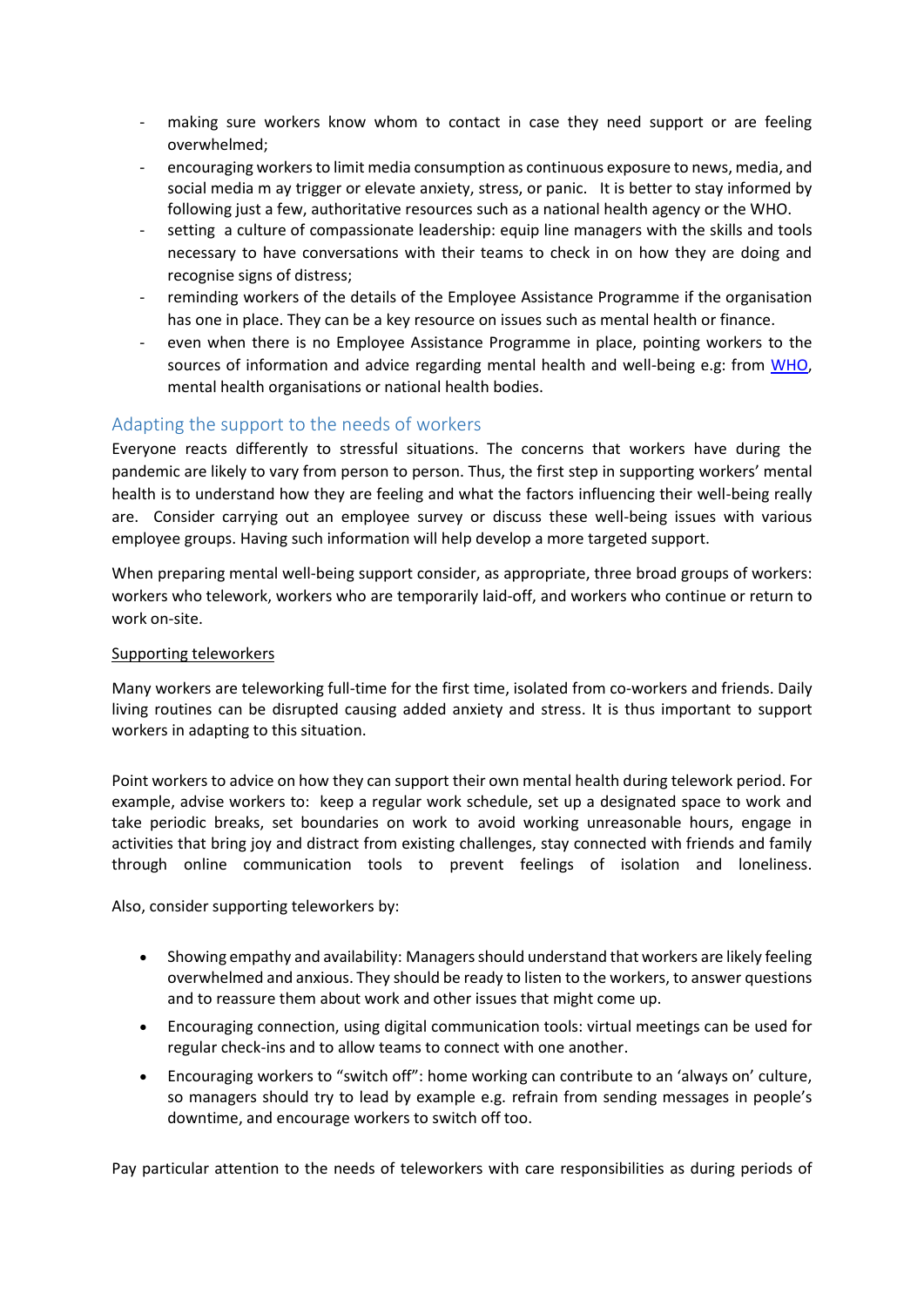schools and day care closures it can be challenging to combine care responsibilities with work. Discuss and consider with workers various options such as adjustment of performance targets, more flexible working time arrangements, reduction of working time, or leave.

#### Supporting workers who are temporarily laid off

People impacted by such arrangements may respond in different ways. Some may welcome a break from work, however, for many it will be a difficult time with emotions running high such as uncertainty over the future, losing a sense of purpose or feeling undervalued.

Consider asking workers placed on temporary lay-off schemes what they want and need. Different workers may have different preferences on how they wish to be kept updated, how often, and by whom.

For many people, their job forms a significant portion of their identity. Holding online sessions to bring workers together can help those on temporary-lay off to remain connected to the organisation and keep in touch with colleagues.

Consider suggesting alternative activities such as volunteering or online trainings to workers, so they can continue to develop during this period.

#### Workers who continue to work at company premises or return on-site

It is especially important to ensure that workers who continue to work on-site or return to company premises feel safe and supported. Communication about safety and hygiene measures is thus crucial.

Also, be aware of any special circumstances that workers may be in (such as being a carer), and discuss any possible adaptations that may be helpful to them such as flexible schedules, reductions in working time etc.

# <span id="page-18-0"></span>11. What to do if a workers develops COVID-19 symptoms at the workplace?

Check and follow guidance or procedures established by national and local health authorities.

Establish a plan on what should be done if a worker develops symptoms (fever, cough, shortness of breath) at the workplace. Inform workers about relevant steps and procedures. Consider the following:

- Isolate the affected workers, preferably in a separate room behind a closed door. If possible, open a window for ventilation. Provide a surgical mask for an affected worker.
- If it is an emergency (a workers has severe symptoms such as shortness of breath), call the emergency health services immediately. In other cases, call the designated public health helpline. Implement the instructions given.
- Restrict contact with the infected workers to what is absolutely necessary. Any person providing assistance to the affected worker should wear a mask, glasses and gloves.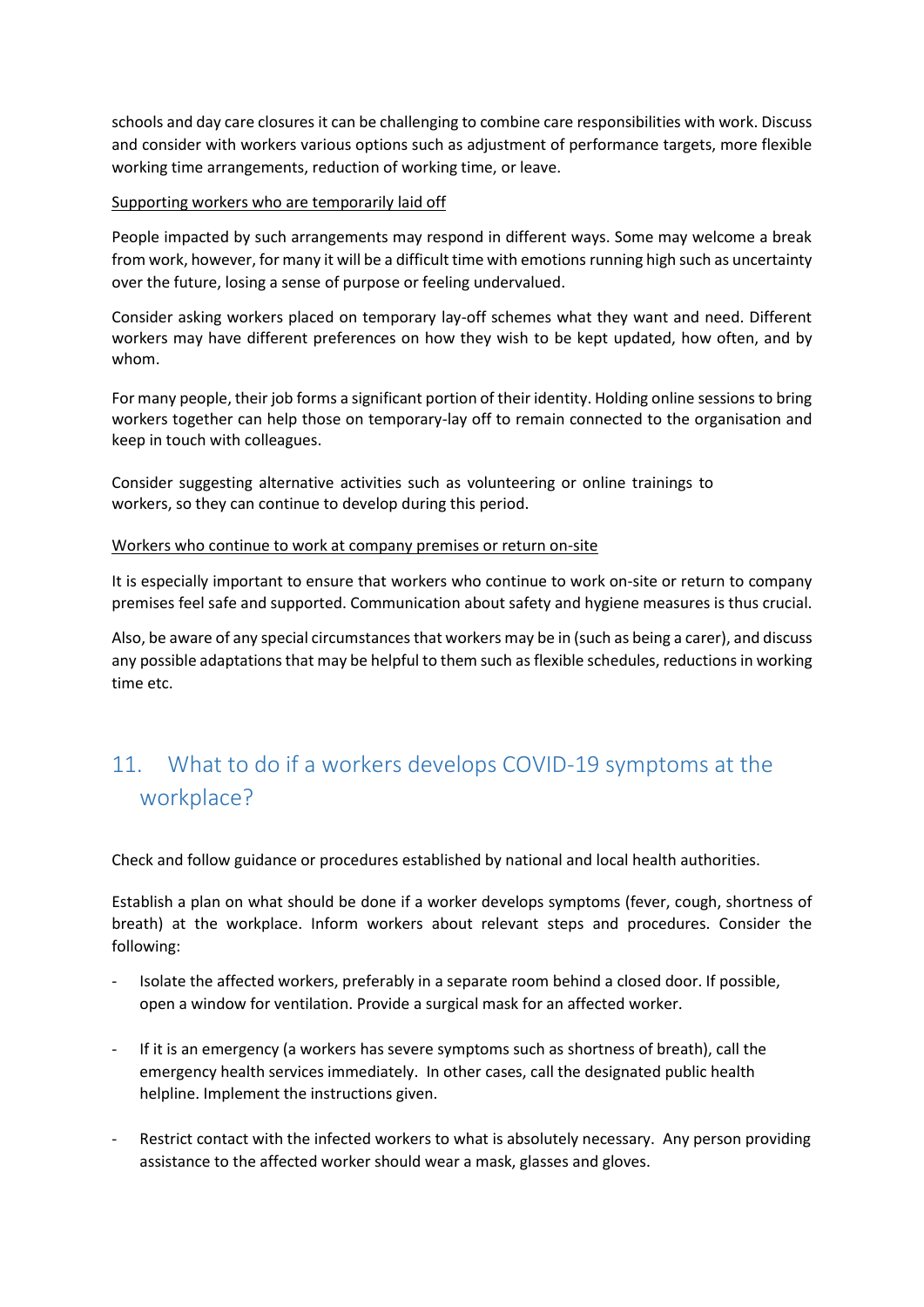- Clean the areas used by the affected worker in line with the guidance from public health authorities.
- Identify the affected worker's close contacts among co-workers (up to 2 days prior to the symptom onset) to identify other workers who could be considered as being exposed. Follow further instructions of the health authorities. Collaborate with them in any epidemiological investigation.

EBMO may want to add national guidance and procedures